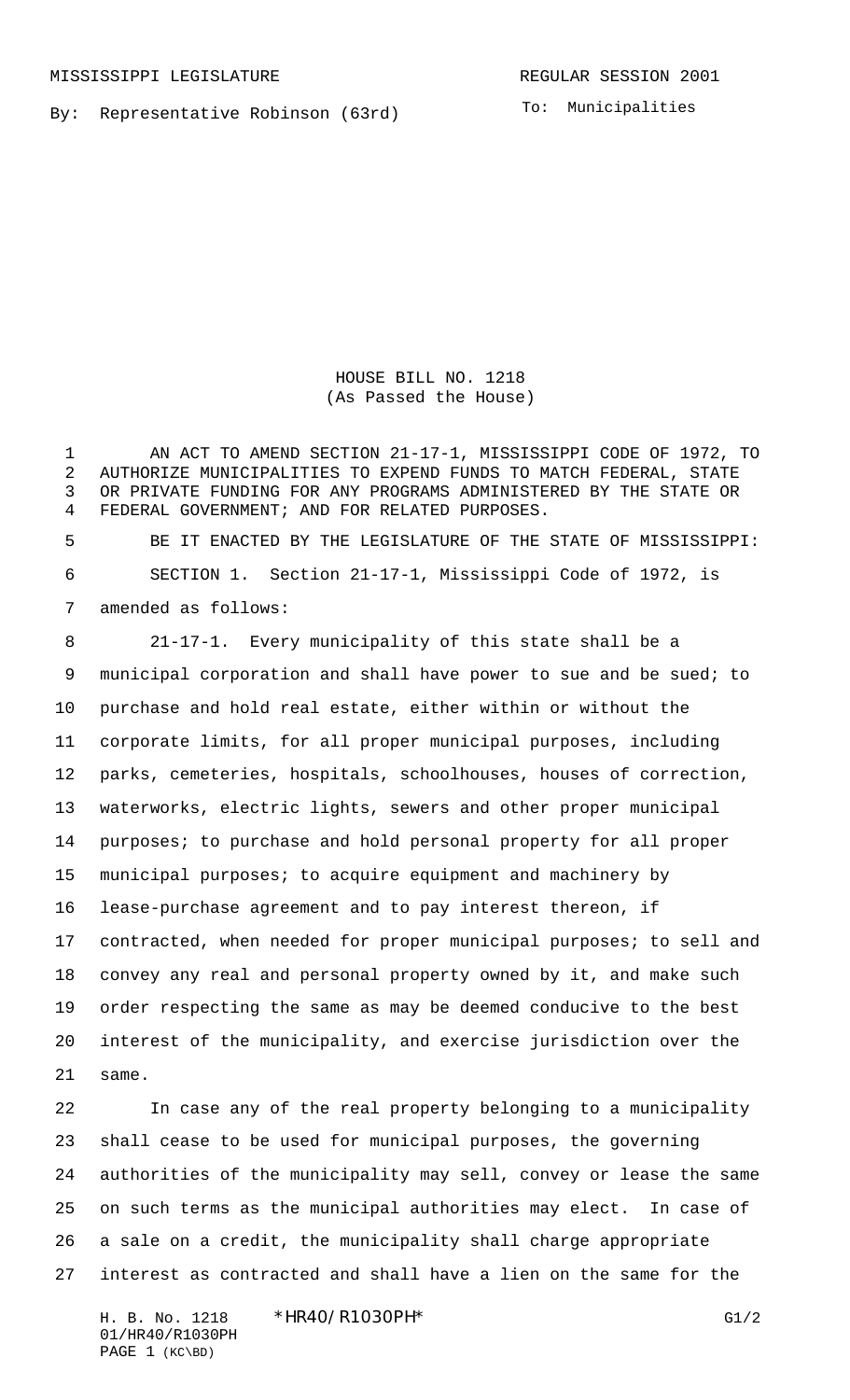H. B. No. 1218 \*HR40/R1030PH\* 01/HR40/R1030PH PAGE 2 (KC\BD) purchase money, as against all persons, until paid and may enforce the lien as in such cases provided by law. The deed of conveyance in such cases shall be executed in the name of the municipality by the governing authorities of the municipality pursuant to their order entered on the minutes of their meetings. In any sale or conveyance of real property, the municipality shall retain all mineral rights that it owns, together with the right of ingress and egress to remove same. Before any such lease, deed or conveyance is executed, the governing authorities of the municipality shall publish at least once each week for three (3) consecutive weeks, in a public newspaper of the municipality in which the real property is located, or if no newspaper be published as such, then in a newspaper having general circulation therein, the intention to lease or sell, as the case may be, the municipally owned real property and to accept sealed competitive bids for the leasing or sale. The governing authorities of the municipality shall thereafter accept bids for the lease or sale and shall award the lease or sale to the highest bidder in the manner provided by law. However, whenever the governing authorities of the municipality shall find and determine, by resolution duly and lawfully adopted and spread upon its minutes (a) that any municipally owned real property is no longer needed for municipal or related purposes and is not to be used in the operation of the municipality, (b) that the sale of such property in the manner otherwise provided by law is not necessary or desirable for the financial welfare of the municipality, and (c) that the use of such property for the purpose for which it is to be sold, conveyed or leased will promote and foster the development and improvement of the community in which it is located and the civic, social, educational, cultural, moral, economic or industrial welfare thereof, the governing authorities of the municipality shall be authorized and empowered, in their discretion, to sell, convey or lease same for any of the purposes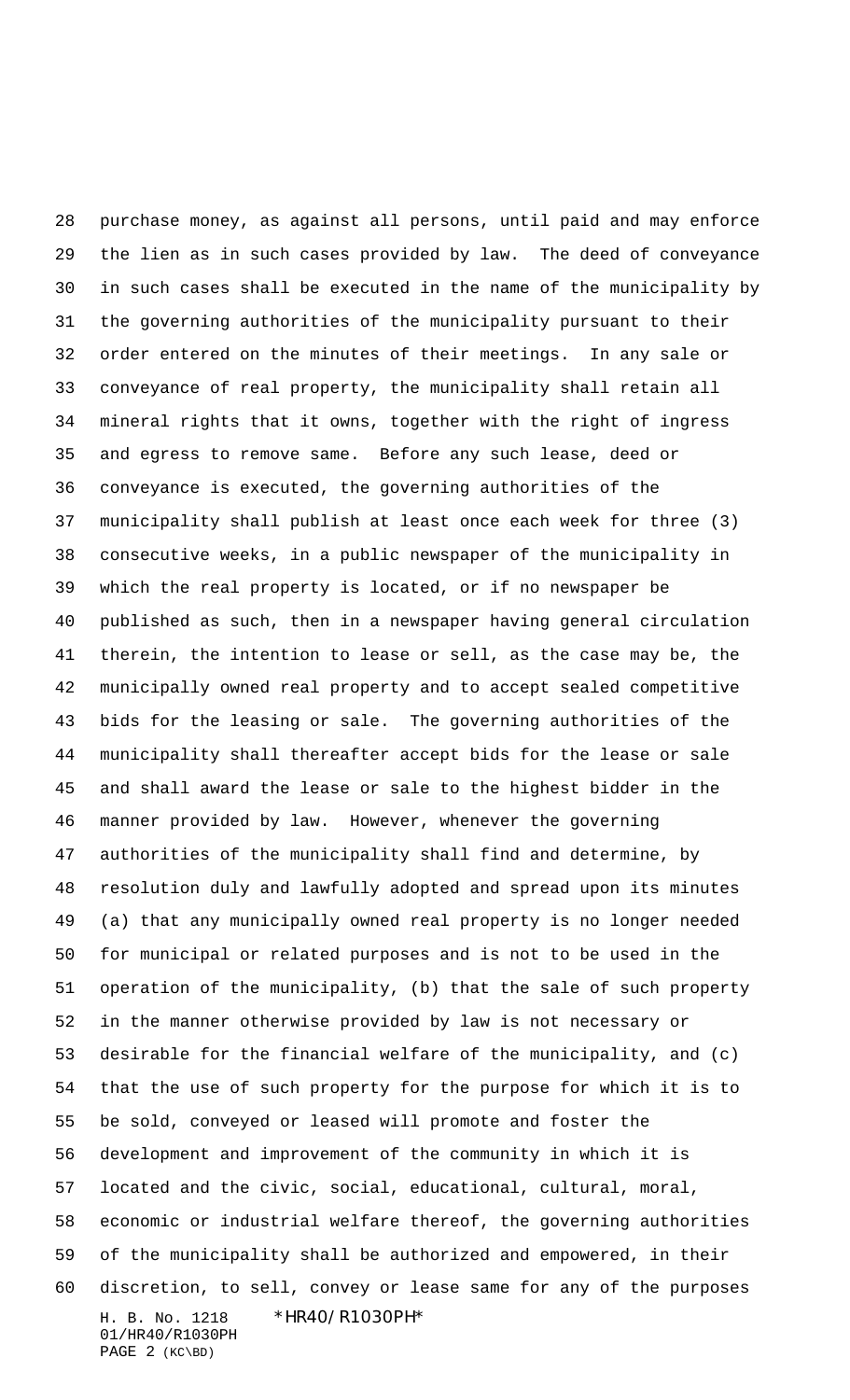set forth herein without having to advertise for and accept competitive bids. In any case in which a municipality proposes to sell, convey or lease real property under the provisions of this section without advertising for and accepting competitive bids, consideration for the purchase, conveyance or lease of the property shall be not less than the average of the fair market price for such property as determined by three (3) professional property appraisers selected by the municipality and approved by the purchaser or lessee. Appraisal fees shall be shared equally by the municipality and the purchaser or lessee.

 Whenever the governing authorities of the municipality shall find and determine by resolution duly and lawfully adopted and spread upon the minutes that municipally owned real property is not used for municipal purposes and therefore surplus as set forth hereinabove:

 (a) The governing authority may donate such lands to a bona fide not-for-profit civic or eleemosynary corporation organized and existing under the laws of the State of Mississippi and granted tax exempt status by the Internal Revenue Service and may donate such lands and necessary funds related thereto to the public school district in which the land is situated for the purposes set forth herein. Any deed or conveyance executed pursuant hereto shall contain a clause of reverter providing that the bona fide not-for-profit corporation or public school district may hold title to such lands only so long as they are continued to be used for the civic, social, educational, cultural, moral, economic or industrial welfare of the community, and that title shall revert to the municipality in the event of the cessation of such use for a period of two (2) years. In any such deed or conveyance, the municipality shall retain all mineral rights that it owns, together with the right of ingress and egress to remove same;

H. B. No. 1218 \*HR40/R1030PH\* 01/HR40/R1030PH PAGE 3 (KC\BD)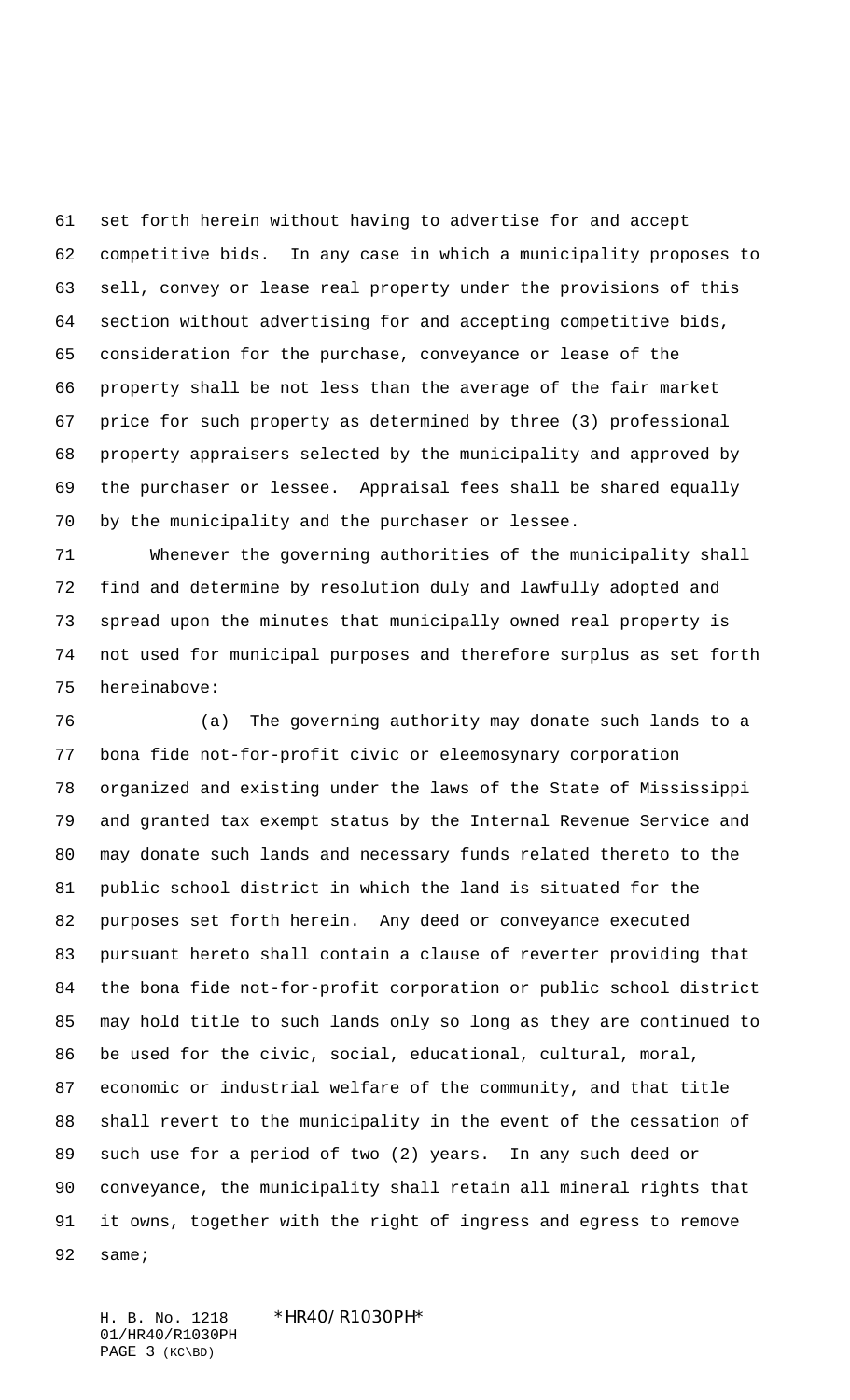(b) The governing authority may donate such lands to a bona fide not-for-profit corporation (such as Habitat for Humanity) which is primarily engaged in the construction of housing for persons who otherwise can afford to live only in substandard housing. In any such deed or conveyance, the municipality shall retain all mineral rights that it owns, 99 together with the right of ingress and egress to remove same;

 (c) In the event the governing authority does not wish to donate title to such lands to the bona fide not-for-profit civic or eleemosynary corporation, but wishes to retain title to the lands, the governing authority may lease the lands to a bona fide not-for-profit corporation described in paragraph (a) or (b) for less than fair market value.

 Every municipality shall also be authorized and empowered to loan to private persons or entities, whether organized for profit or nonprofit, funds received from the United States Department of Housing and Urban Development (HUD) under an urban development action grant or a community development block grant under the Housing and Community Development Act of 1974 (Public Law 93-383), as amended, and to charge interest thereon if contracted, provided that no such loan shall include any funds from any revenues other than the funds from the United States Department of Housing and Urban Development; to make all contracts and do all other acts in relation to the property and affairs of the municipality necessary to the exercise of its governmental, corporate and administrative 118 powers; and to exercise such other or further powers as are otherwise conferred by law.

H. B. No. 1218 \*HR40/R1030PH\* 01/HR40/R1030PH PAGE 4 (KC\BD) The governing authorities of any municipality may contract with a private attorney or private collection agent or agency to collect any type of delinquent payment owed to the municipality including, but not limited to, past due fees and fines. Any such contract debt may provide for payment contingent upon successful collection efforts or payment based upon a percentage of the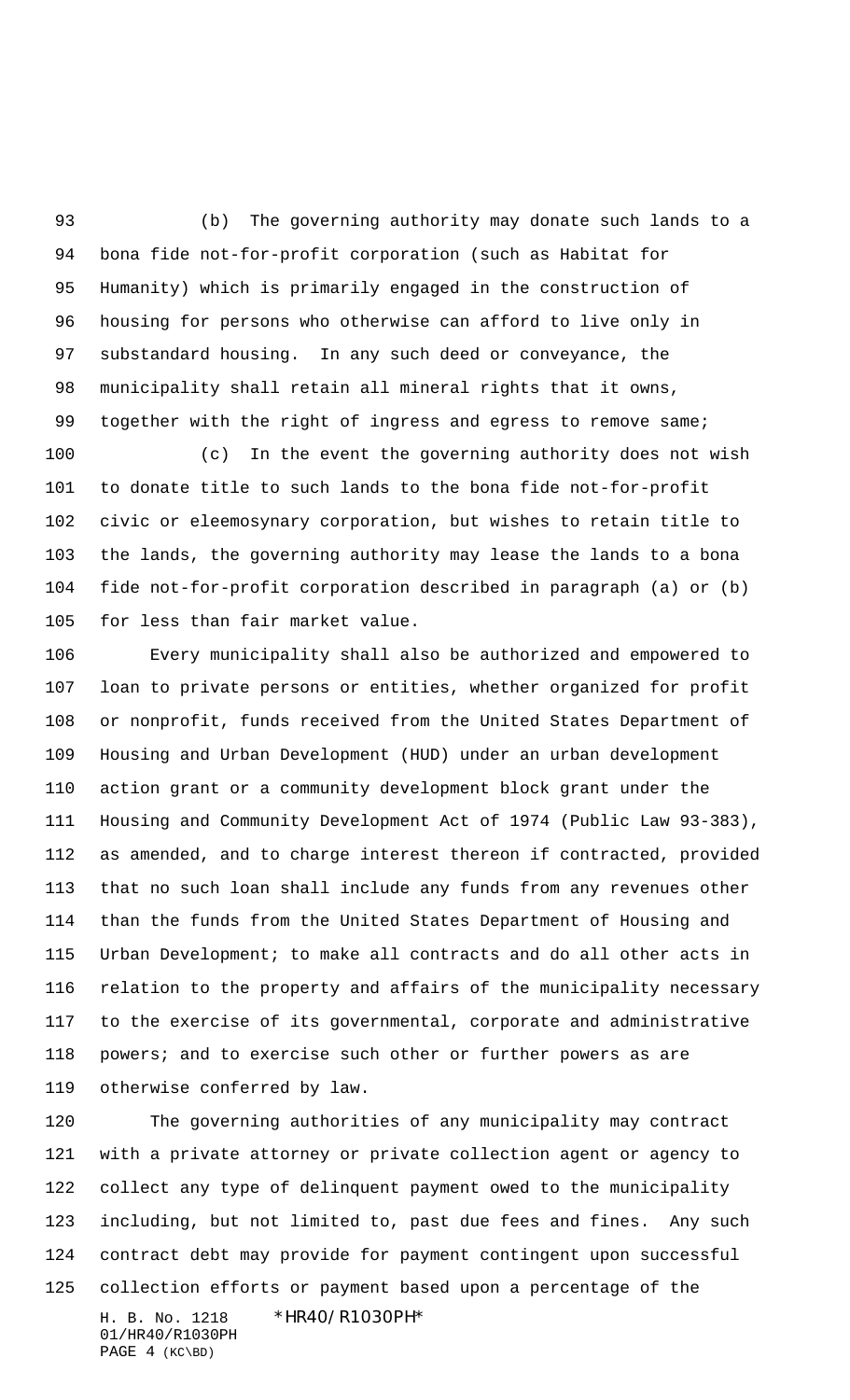H. B. No. 1218 \*HR40/R1030PH\* 01/HR40/R1030PH PAGE 5 (KC\BD) delinquent amount collected; however, the entire amount of all delinquent payments collected shall be remitted to the municipality and shall not be reduced by any collection costs or fees. Any private attorney or private collection agent or agency contracting with the municipality under the provisions of this paragraph shall give bond or other surety payable to the municipality in such amount as the governing authorities of the municipality deem sufficient. Any private attorney with whom the municipality contracts under the provisions of this paragraph must be a member in good standing of The Mississippi Bar. Any private collection agent or agency with whom the municipality contracts under the provisions of this paragraph must meet all licensing requirements for doing business in the State of Mississippi. Neither the municipality nor any officer or employee of the municipality shall be liable, civilly or criminally, for any wrongful or unlawful act or omission of any person or business with whom the municipality has contracted under the provisions of this paragraph. The Mississippi Department of Audit shall establish rules and regulations for use by municipalities in contracting with persons or businesses under the provisions of this paragraph. If a municipality uses its own employees to collect any type of delinquent payment owed to the municipality, then from and after July 1, 2000, the municipality may charge an additional fee for collection of the delinquent payment provided the payment has been delinquent for ninety (90) days. The collection fee may not exceed fifteen percent (15%) of the delinquent payment if the collection is made within this state and may not exceed twenty-five percent (25%) of the delinquent payment if the collection is made outside this state. In conducting collection of delinquent payments, the municipality may utilize credit cards or electronic fund transfers. The municipality may pay any service fees for the use of such methods of collection from the collection fee, but not from the delinquent payment.